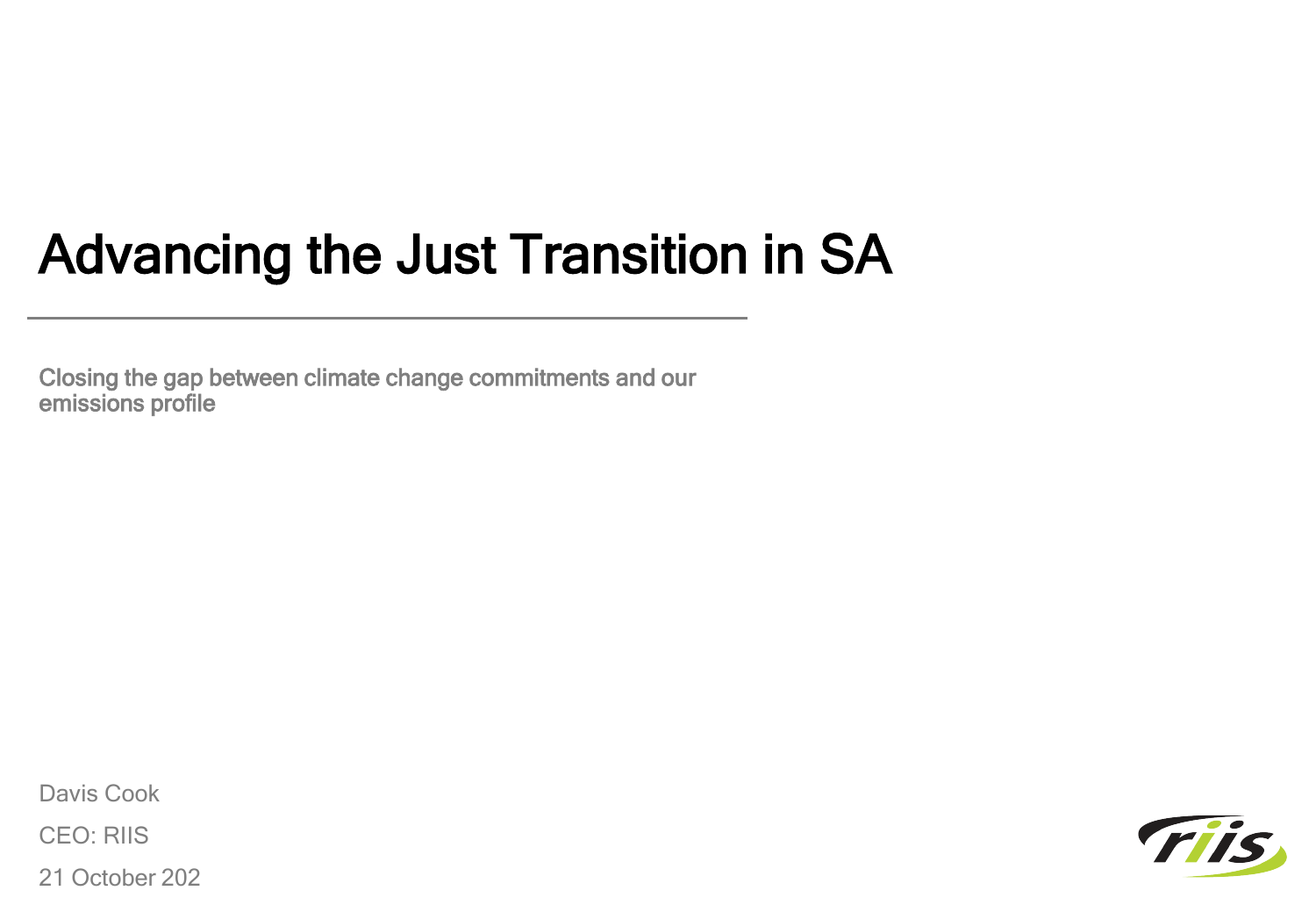# What I'll be talking about today

- Some context setting around wicked problems
- The connection between economic growth and power
- SA's power generation and emissions profile
- Our commitments to reducing  $CO<sub>2</sub>$  emissions
- The gap between our intentions and our aspirations
- Efforts to close this gap by government
- What the industry can do to help through clean coal technologies
- Wrapping it all up

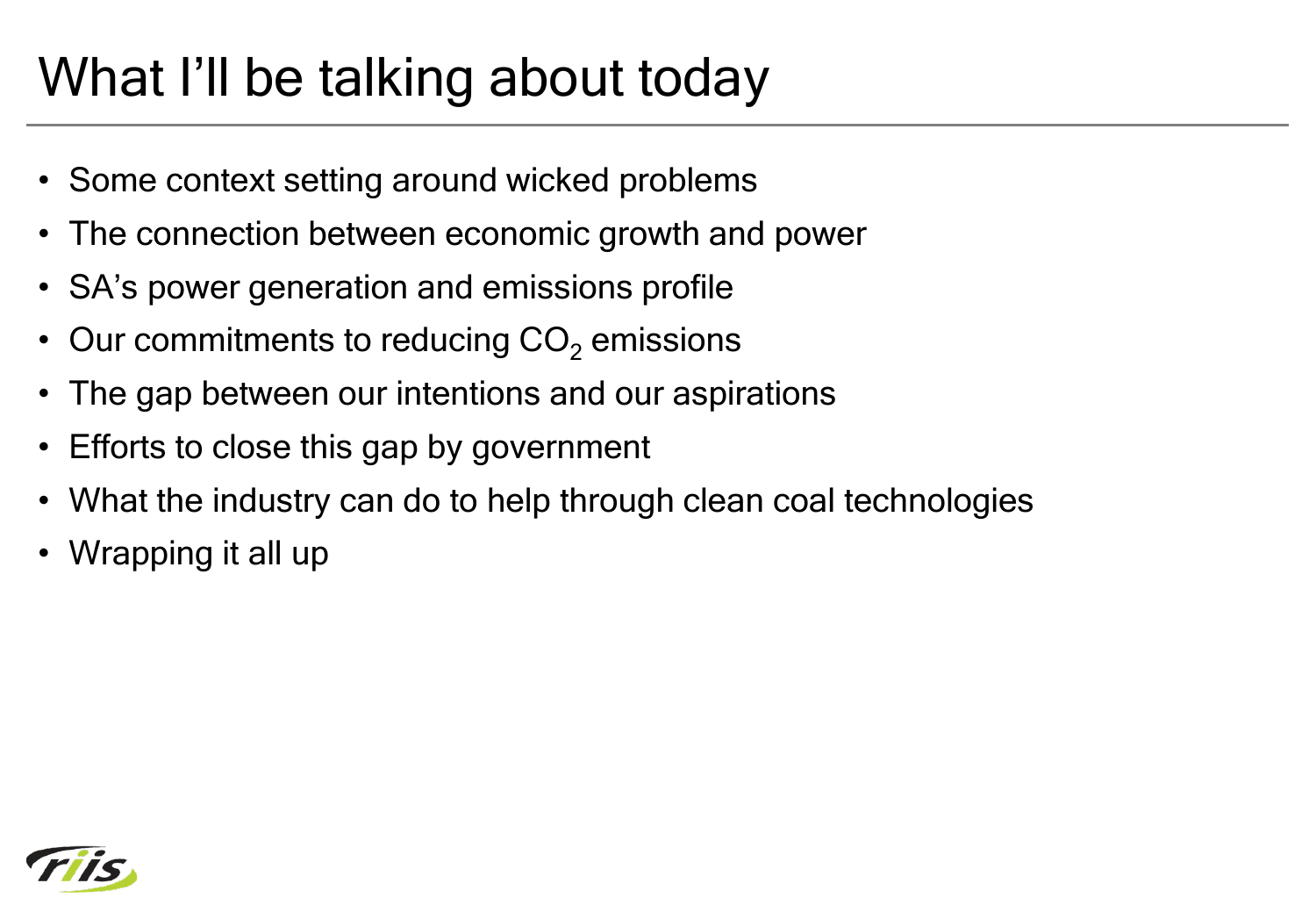### We live in a world where all problems are interconnected



- Just as in natural ecosystems, every part of modern society is connected
- Point solutions help, but only systemic solutions really have long-lasting impact
- Real innovation therefore shifts systems, and not specific, individual issues

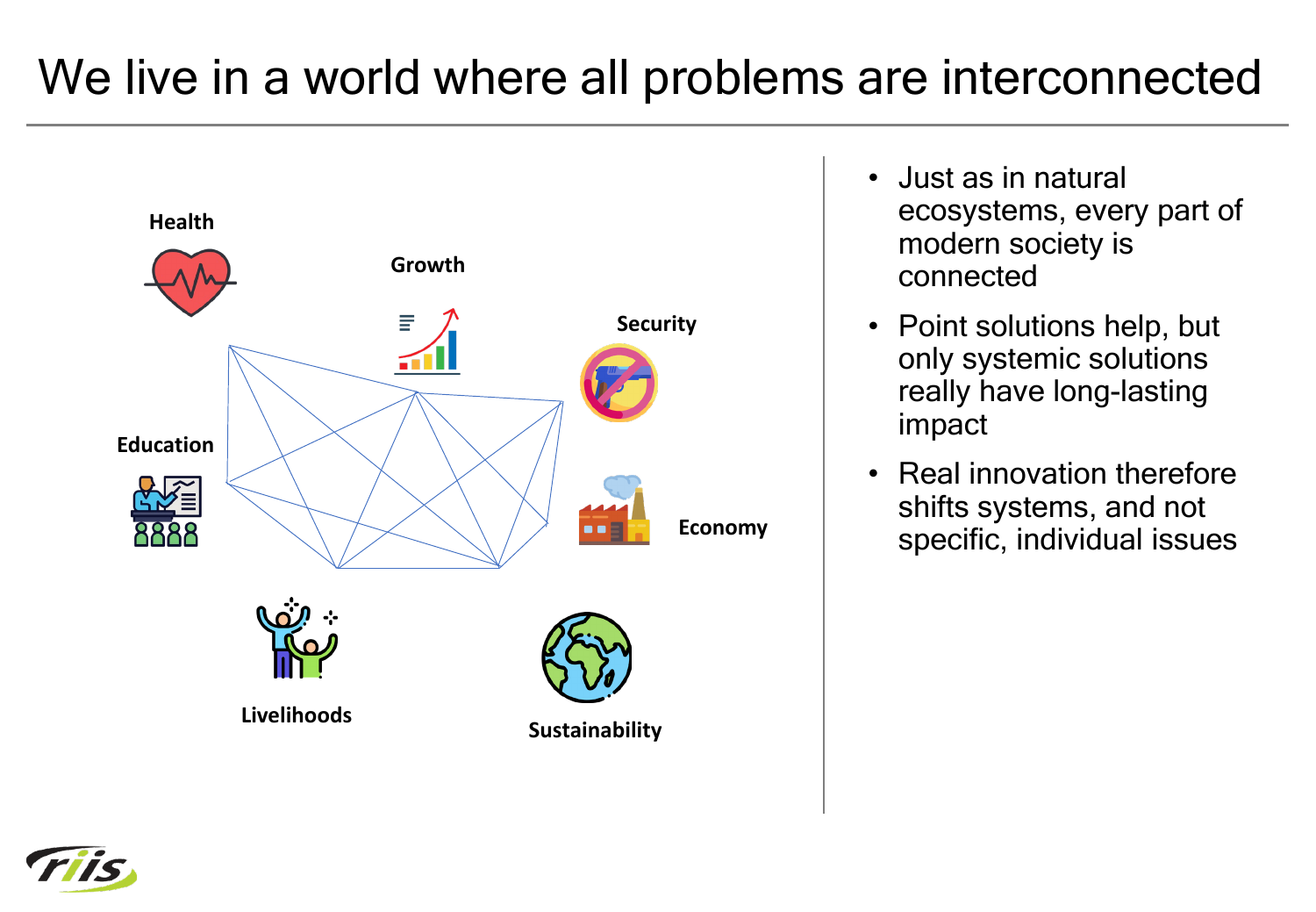## The Growth-Livelihoods-Sustainability triad is complex



- Economic growth can be measured by the energy intensity of an economy – growth is enabled by power, and constrained by the lack thereof
- Livelihoods are built through value creation, and value is created through building viable businesses
- Sustainability is enabled when environmental impacts are balanced with commercial imperatives – and transparently calculated and accounted for

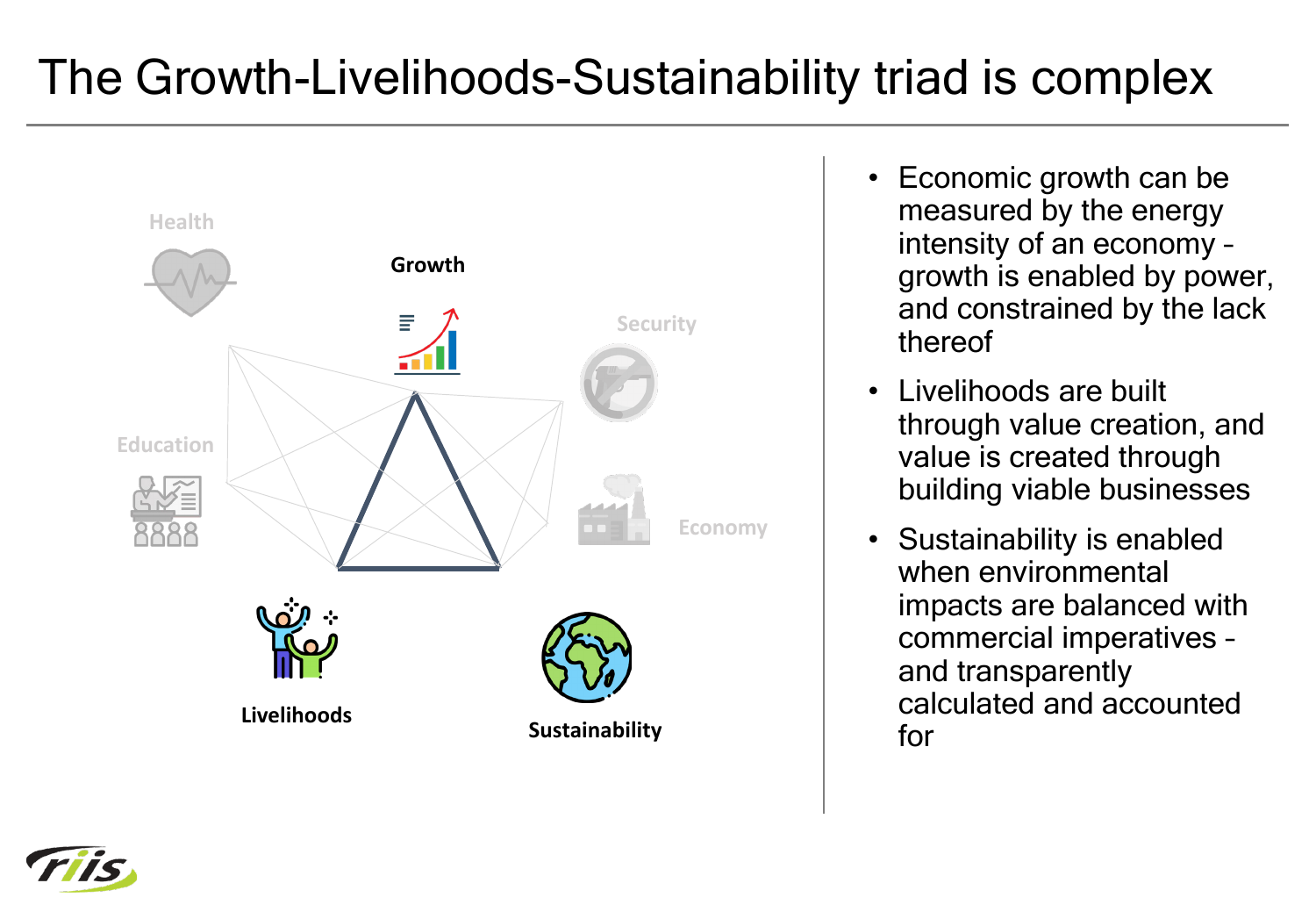#### We know that SA has committed to using our abundant coal resources to meet the needs of our citizens



IEA. All Rights Reserved

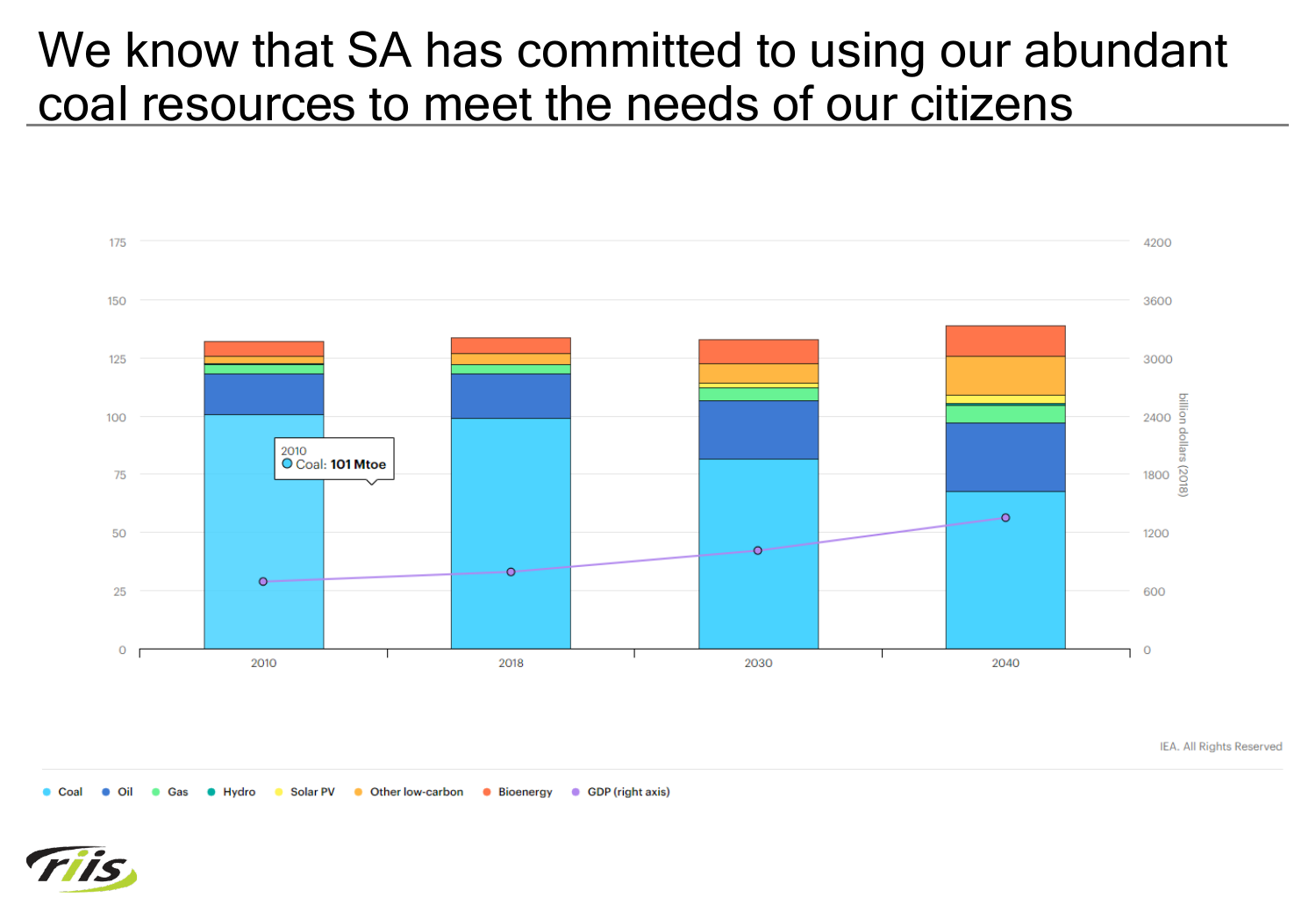#### Which in turn is going to make it rather difficult to meet our emissions targets as a country



*Source: Climate Action Tracker, South Africa (2020)*

- At best, SA is going to be at the upper end of a 2°C impact range
- More likely we will be in the 'insufficient' range that will lead to a >3°C global climate
- This assumes that everything goes right in terms of SA's attempts to reduce carbon emissions
- Even in the best case scenario – we have a gap of around 80MtCO<sub>2</sub>e per year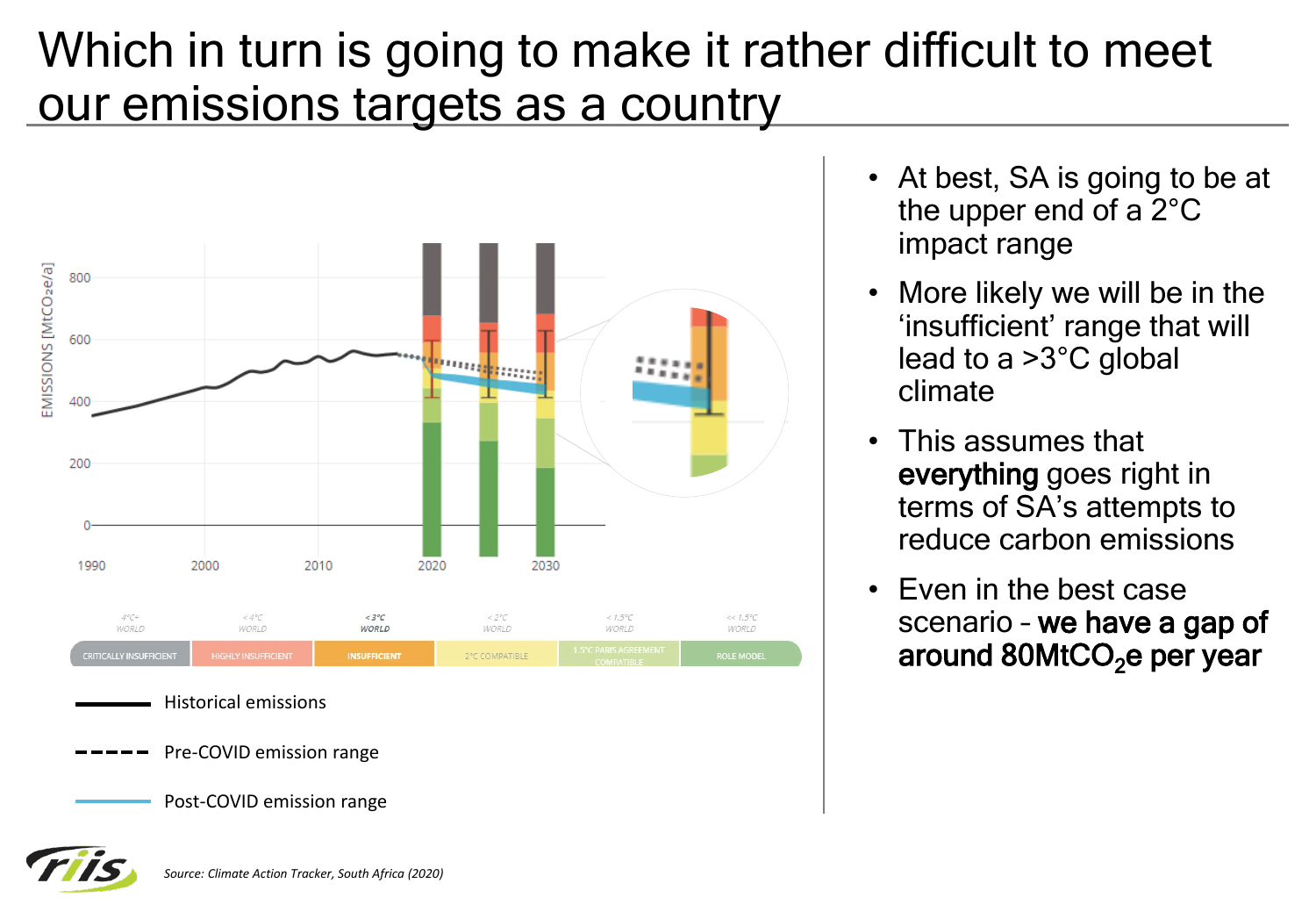# What is government doing? Will it succeed?



2,500 MW of new hydro capacity being built by 2030



6,814 MW of new PV capacity being built between 2019 and 2030



15,782 MW of new wind capacity being built between 2019 and 2030



300 MW of Concentrated Solar Power to be built in 2019



Energy Efficiency programmes (mainly around buildings)



Cleaner mobility



- Government has put in place a wish-list for changing the energy mix…
- …but has not demonstrated a track record of following through on that
- While a positive externality arising from COVID-19 is our net reduction in emissions – this also resulted in a far higher risk investment environment for SA, given the state of government finances
- In addition, social pressures may shift government more towards 'livelihoods' and away from 'sustainability'

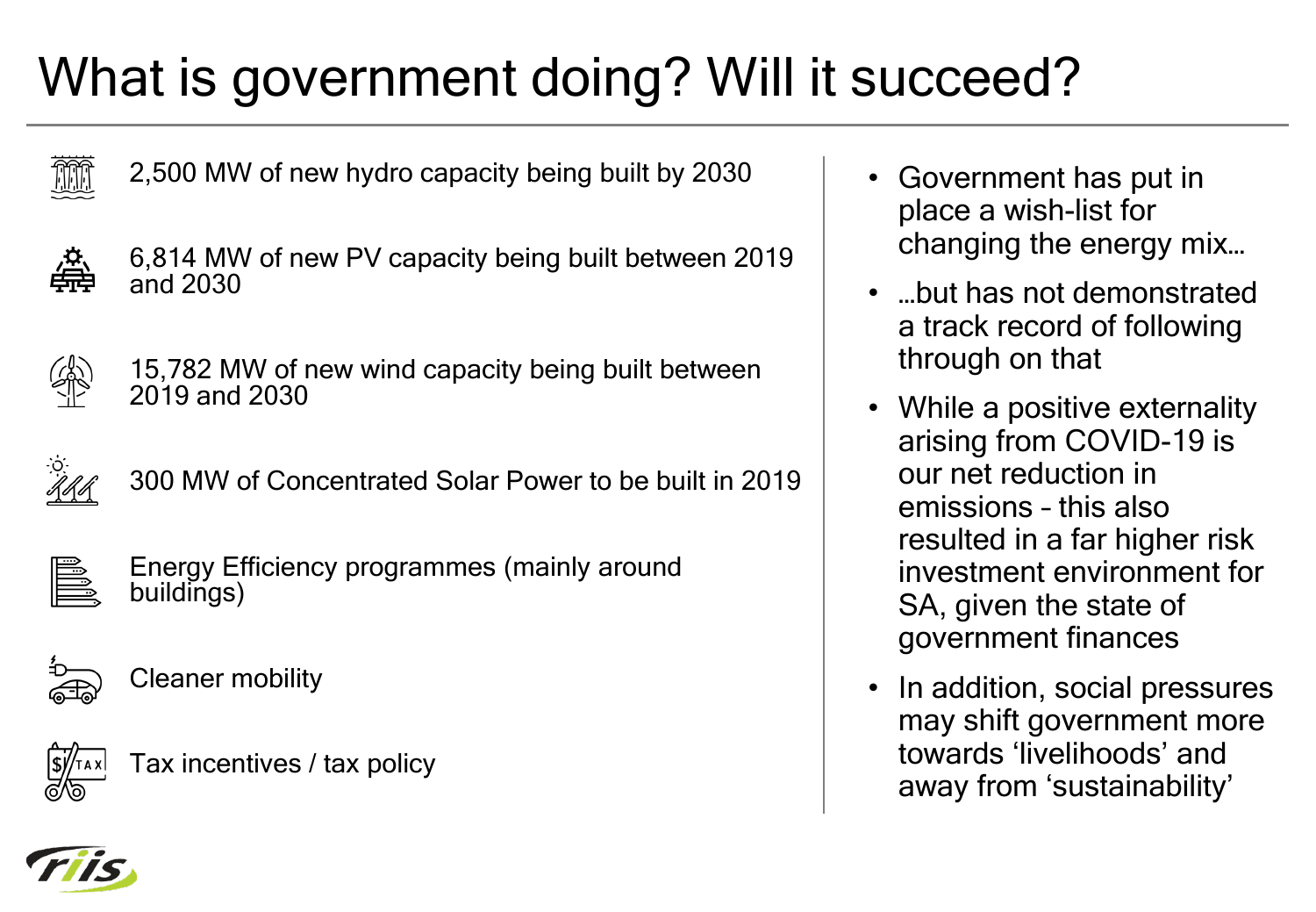#### There are a large number of opportunities that the sector can explore to close this 80Mt gap



Time to Win



#### **Rehabilitation**

**Extraction**

• Hot hole management

• Mapping of underground Bord and Pillars

• Biotechnology for Rehabilitation

• High Efficiency, low emissions (HELE)

- Soil Regeneration
- Solar farm civils